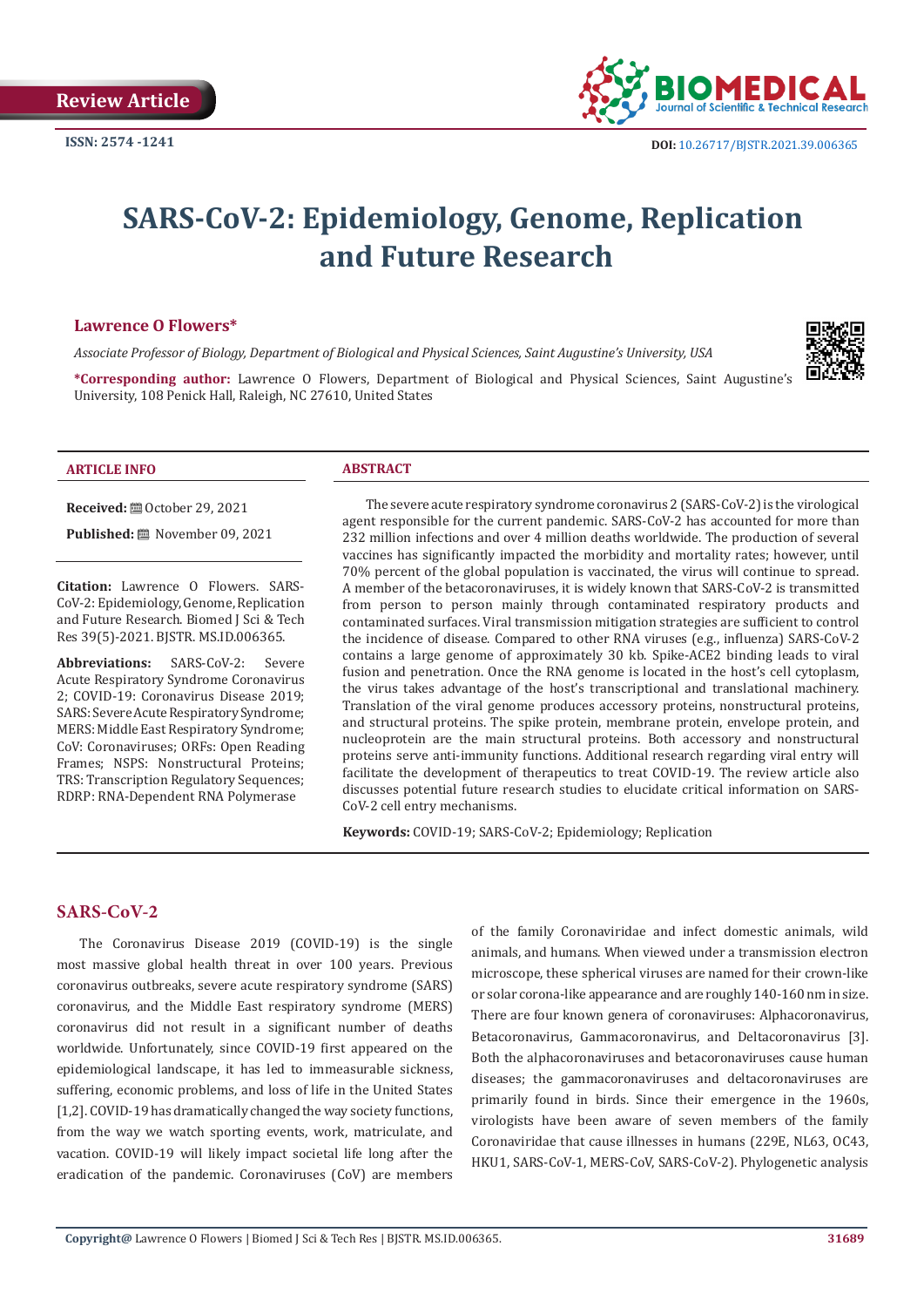reveals that both the alphacoronaviruses and the betacoronaviruses originated in bats and jumped to humans via zoonotic transfer. Civet cats (Paguma larvata) and dromedary camels (Camelus dromedarius) are the intermediate hosts for the original SARS and MERS, respectively [4]. The reservoir host for the latest coronavirus is unknown; however, amino acid analysis revealed that the spike glycoprotein for SARS-CoV-2 bears a 97% homology to pangolin coronaviruses, suggesting that it may be an intermediate host of the pandemic virus [5]. SARS-CoV-2 is a member of the betacoronaviruses. SARS-CoV-2, similar to other members of the family Coronaviridae, is a single-stranded (positive polarity) RNA enveloped virus [6].

#### **Structure of SARS-CoV-2**

A genetic comparison of SARS-CoV-1 and SARS-CoV-2 revealed that their genomes share 80% homology. Figure 1 shows the critical structural features of SARS-CoV-2. The four structural proteins are the membrane protein (M), an envelope protein (E), nucleocapsid protein (N), and the spike glycoprotein (S) (Figure 1) [1]. The membrane protein is a transmembrane protein that connects the helical nucleocapsid to the nuclear envelope through its C-terminal region and represents the most abundant structural polypeptide. Envelope proteins maintain the lipid bilayer's stability and play a role during viral maturation and virion release. Nucleocapsid proteins bind to and protect the viral genome. The nucleocapsid protein and RNA complex are found in the viral core. Spike glycoproteins are responsible for host cell attachment and viral cellular entry. Unbound S molecules are proproteins that convert the S glycoprotein into its active fusogenic state [7]. The SARS-CoV-2 viral lipid envelope, like other enveloped viruses, is derived from host cell membranes.



**Figure 1:** Spherical COVID-19 virus. The 100-200nm virus contains spike proteins, membrane proteins, and envelope proteins embedded in the viral membrane. The nucleoprotein and positive-sense single-stranded RNA is located inside the viral core beneath the viral membrane.

# **Epidemiology**

Human-to-human transmission of the virus is accomplished via four main routes: respiratory droplet transmission, fomite transmission, fecal-oral transmission, and airborne aerosol microdroplet transmission [1]. Community transmission can occur via asymptomatic, pre-symptomatic, and post-symptomatic modalities for SARS-CoV-2, which is different from SARS-CoV-1 [8]. It is unclear if the domestic animal-to-human viral transmission is possible. Although evidence supporting aerosol microdroplet transmission is tenuous, the nature of the data supports the need for masks, adequate handwashing, social distancing, and proper dwelling ventilation as potential pandemic mitigation strategies. The basic reproductive number for COVID-19 is 2-4, which means that an infected person can infect 2-4 susceptible individuals. Highrisk individuals include the elderly and people with preexisting

conditions, including high blood pressure, diabetes, obesity, and heart disease. Currently, rapid COVID-19 testing utilizes real-time polymerase chain reaction assays, in which healthcare professionals obtain blood, saliva, nasopharyngeal, fecal, oropharyngeal, sputum, and bronchoalveolar lavage samples and test the samples for SARS-CoV-2 genetic markers [6,8].

#### **Genome**

The SARS-CoV-2 genome (29.9 kb) consists of 14 open reading frames (ORFs) that encode 29 proteins (Figure 2). Accessory proteins, nonstructural proteins (nsps), and structural proteins comprise the proteome. ORF1a/ORF1b encodes the replicase complex. Proteolytic cleavage of the polyproteins produced by the translation of ORF1a/ORF1b gives rise to viral nonstructural proteins [6]. Nonstructural proteins function in genome replication, morphogenesis, and virulence. Accessory proteins are coronavirus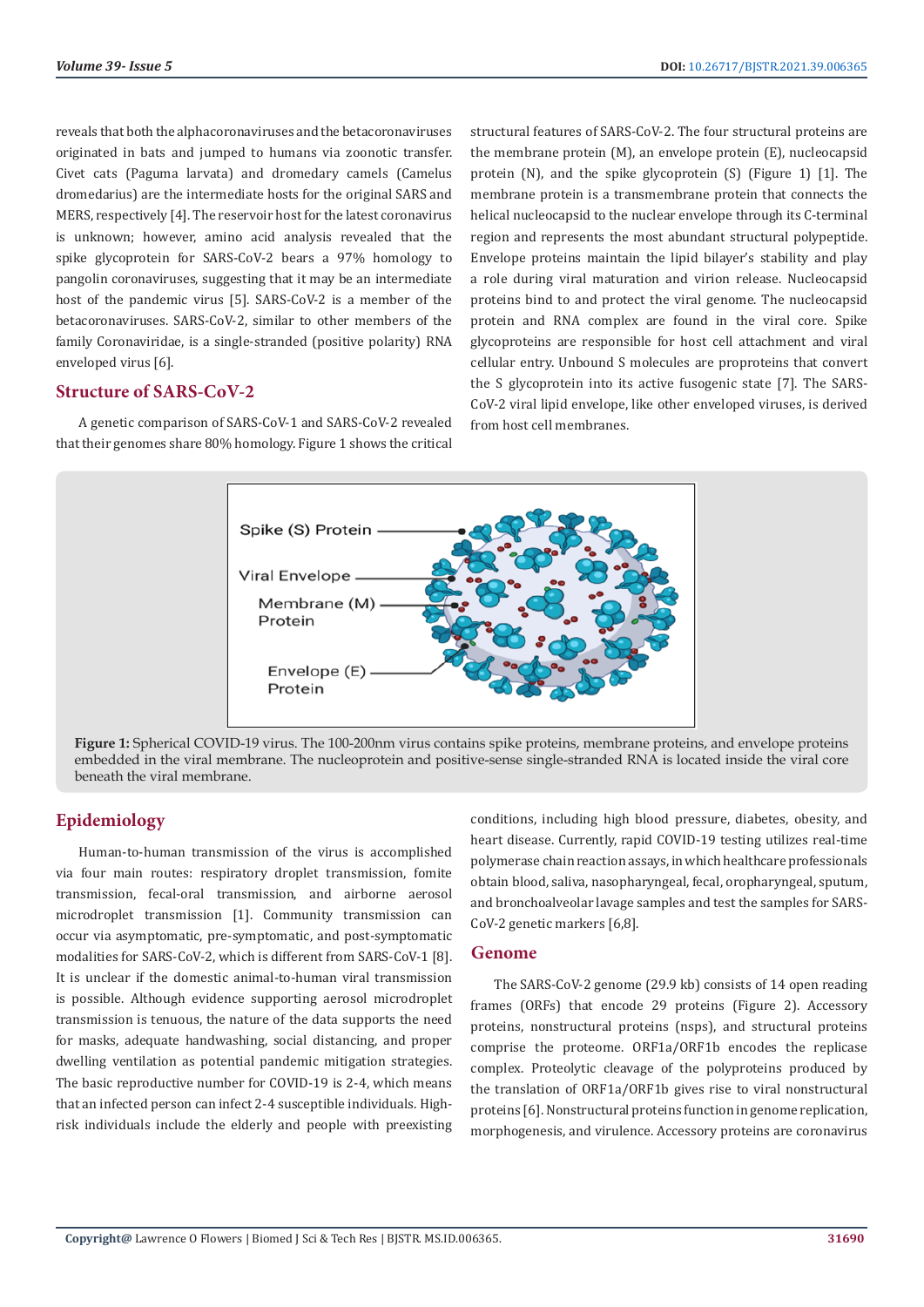specific and largely contribute to the pathogenesis of the novel coronavirus. Both the 5′ end and the 3′ end contain untranslated regions. A cap structure and a poly (A) tail are found on the 5′ and 3′ end, respectively [9]. The presence of transcription regulatory sequences (TRS) in the genome facilitates transcription of the viral genome and the production of subgenomic mRNAs, which leads to the generation of structural and accessory proteins.



**Figure 2:** SARS-CoV-2 genomic organization. The pandemic virus is composed of 30 kbp (kilobase pairs). The four major structural proteins: spike (S), envelope (E), membrane (M), and nucleocapsid (N) are mostly located at the 3' end.

### **Replication**

The ability of SARS-CoV-2 to effectively attach to host cells and subsequently enter cells is dependent on the binding of the virus's spike glycoprotein to the complementary host cell surface receptor [10]. Viral cell entry also depends on the activation of fusogenic events that lead to membrane fusion of the virus and the host cell. It is believed that several cellular proteases such as TMPRSS2 (transmembrane serine protease 2) directly promote viral-host cell fusion, which allows the infiltration of the viral genome into

the host cell. With the aid of the RNA-dependent RNA polymerase (RDRP), the pathogenic viral genome directs the synthesis of viral molecules (e.g., positive-strand RNA, structural proteins, accessory proteins, nonstructural proteins). Subsequent assembly of complete viral particles and expulsion completes the virus's replication cycle, responsible for a staggering number of deaths (Figure 3). Investigating SARS-CoV-2 cell entry mechanisms at the molecular level may lead to discovering host-specific proteases, cellular factors, and protein trafficking molecules paramount for cellular infection.



**Figure 3:** Generalized SARS-CoV-2 replication strategy. Following attachment via the spike protein and ACE2 receptor, SARS-CoV-2 utilizes host cell metabolic machinery to produce progeny viral particles.

### **Cell Entry Research Studies**

Investigating the fundamental virology of SARS-CoV-2, the invisible pathogenic culprit responsible for COVID-19, remains a high priority on the global scientific landscape. Future research

projects that explore the underlying molecular mechanisms involved in viral entry into the intracellular host environment would greatly benefit the scientific community. Moreover, to gain a greater understanding of the specific molecular networks and signaling pathways associated with viral cell entry, microarray technology